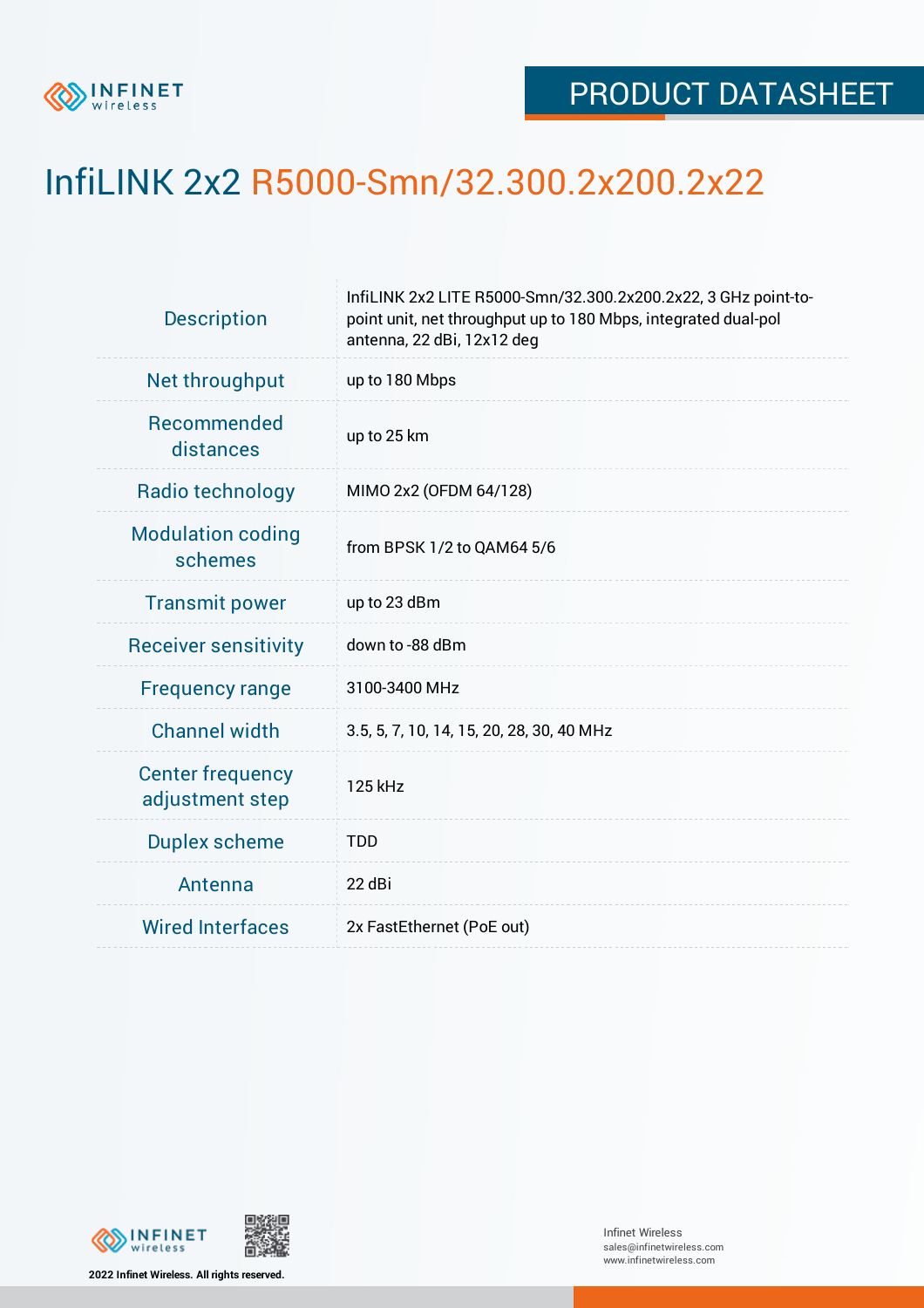

## PRODUCT DATASHEET

## InfiLINK 2x2 R5000-Smn/32.300.2x200.2x22

| <b>Consumption</b>         | up to 15 W                                                                                                                                                                                                                                                                                                                       |               |                |                 |      |                             |  |  |
|----------------------------|----------------------------------------------------------------------------------------------------------------------------------------------------------------------------------------------------------------------------------------------------------------------------------------------------------------------------------|---------------|----------------|-----------------|------|-----------------------------|--|--|
| <b>Power options</b>       | 110-240 VAC @ 50/60 Hz, +956 VDC                                                                                                                                                                                                                                                                                                 |               |                |                 |      |                             |  |  |
| <b>Outdoor Unit (ODU)</b>  | 371 x 371 x 83 mm, 2.8 kg                                                                                                                                                                                                                                                                                                        |               |                |                 |      |                             |  |  |
|                            |                                                                                                                                                                                                                                                                                                                                  |               |                |                 |      |                             |  |  |
| <b>Part Number Options</b> | Prefix                                                                                                                                                                                                                                                                                                                           | Freq.<br>Band | <b>Bitrate</b> | Output<br>Power | Ant. | Capacity                    |  |  |
|                            | R5000-<br>Smn                                                                                                                                                                                                                                                                                                                    | 32            | 300            | 2x200           | 2x22 | 8<br><i>20</i><br>50<br>300 |  |  |
| <b>Part Number Example</b> | R5000-Smn/32.300.2x200.2x22 50                                                                                                                                                                                                                                                                                                   |               |                |                 |      |                             |  |  |
| <b>Packing List</b>        | - Outdoor unit R5000-Smn/32.300.2x200.2x22 - 1 pcs.<br>- Power Supply IDU-CPE(48V) - 1 pcs.<br>- Power Cord - 1 pcs.<br>- Cable Gland - 2 pcs.<br>- Standard RJ-45 connector - 2 pcs.<br>- Shielded RJ-45 connector - 1 pcs.<br>- RJ-45 Plug Cap - 1 pcs.<br>- MONT-KIT-85 Mounting kit - 1 pcs.<br>- Quick Start Guide - 1 pcs. |               |                |                 |      |                             |  |  |



**2022 Infinet Wireless. All rights reserved.**

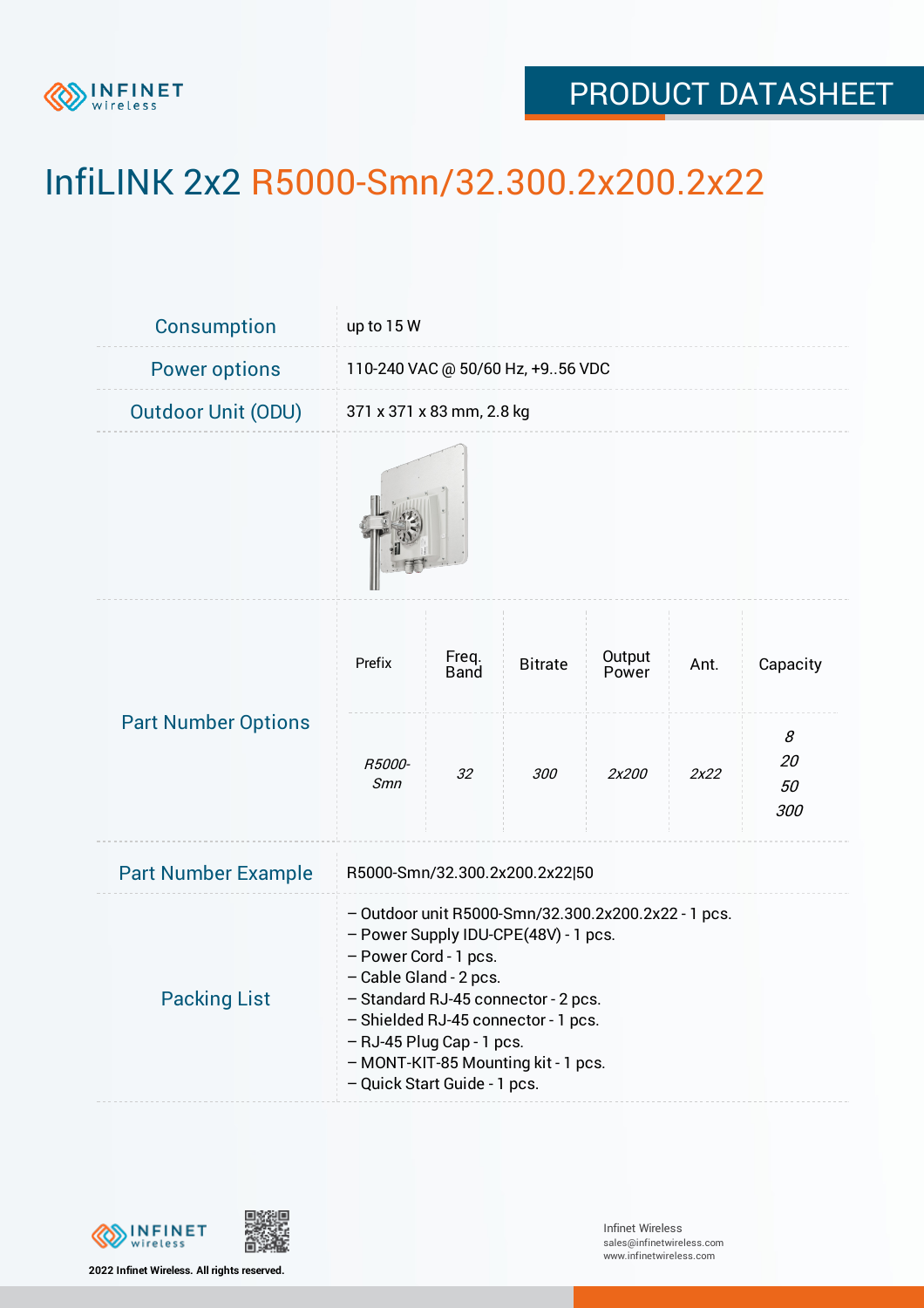

### PRODUCT DATASHEET

# InfiLINK 2x2 R5000-Smn/32.300.2x200.2x22

### Features

#### **RADIO**

- **Voice/RTP Aware Superpacketing**
- **DFS**
- **Automatic Bitrate Control** Þ
- Þ **Automatic Transmit Power Control**
- ь **TDD synchronization using AUX-ODU-SYNC (excluding Smn/Lmn)**
- **Spectrum Analyzer mode** ۰
- **Channel testing tools** ١

#### **NETWORKING**

- **Ethernet-over-IP and IP-over-IP tunneling**
- Þ **ARP protocol support**
- ۱ **MAC/IP filtering**
- Þ **Full-fledged 2nd layer switch**
- Þ **RIPv2 / OSPFv2 /static routing**
- **L2/L3 Firewall** Þ
- **NAT (multipool, H.323-aware)** Þ
- Þ **DHCP client/server/relay**

#### **MANAGEMENT FEATURES**

- **Various Management Protocols: HTTP, HTTPS, Telnet, SSH, SNMP v1/2c/3 (MIB-II and proprietary MIBs)**
- **Graphical User Interface**
- **LED Indication: power status, wireless and wired link status, signal level**
- **Antenna alignment tool**
- ٠ **Automatic software update**
- **Online monitoring with proprietary EMS InfiMONITOR.**

#### **QUALITY-OF-SERVICE**

- **17 priority queues**
- **IEEE 802.1p support**
- **IP TOS / DiffServ support**
- ٠ **Full voice support**
- **Traffic limiting (absolute, relative, mixed)** ٠
- **Traffic redirection**